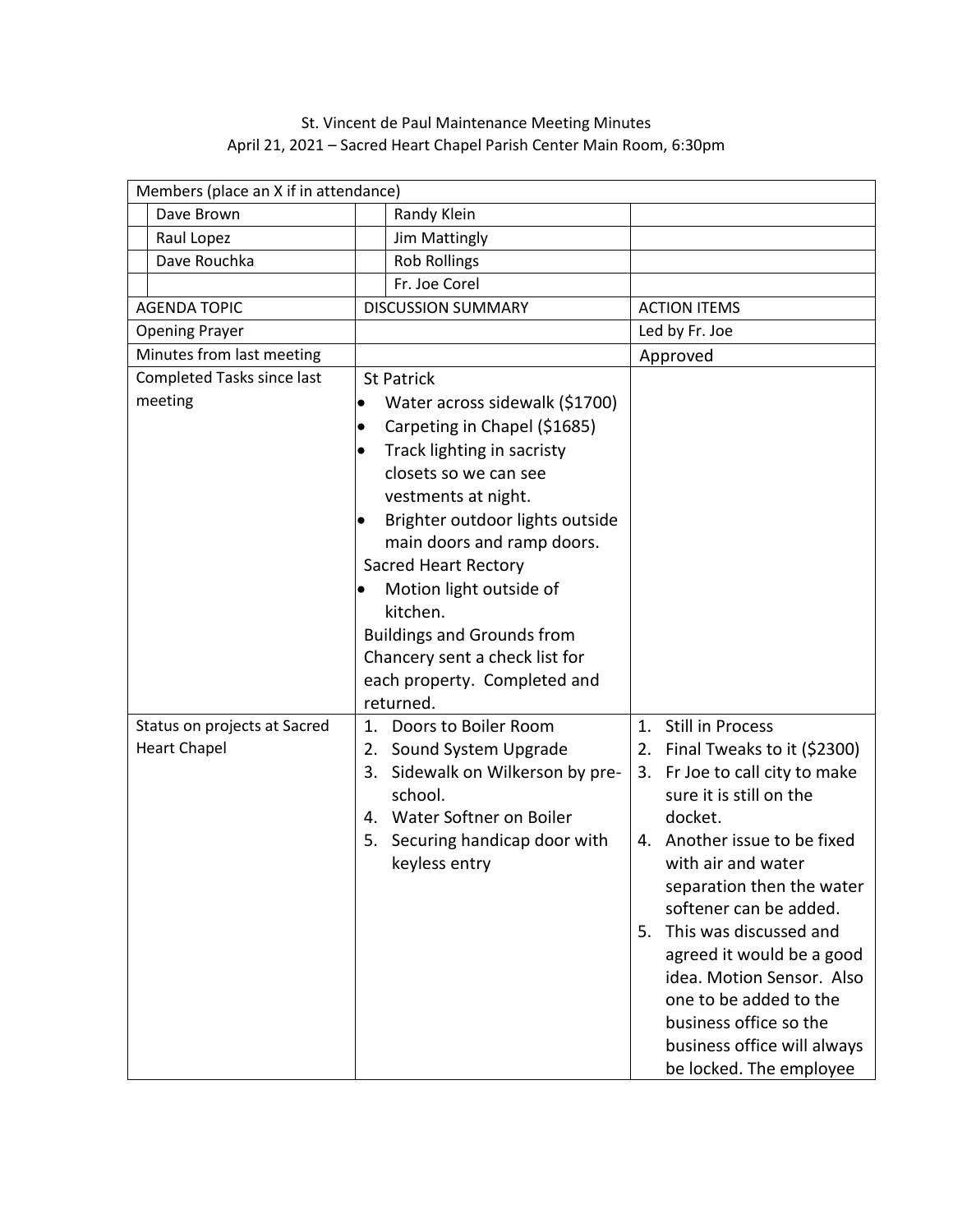|                                             |                                                                                                                                                                                                                                                    | will need to let someone<br>into the business office.                                                                                                                                                                                                                                                                                                                                                           |
|---------------------------------------------|----------------------------------------------------------------------------------------------------------------------------------------------------------------------------------------------------------------------------------------------------|-----------------------------------------------------------------------------------------------------------------------------------------------------------------------------------------------------------------------------------------------------------------------------------------------------------------------------------------------------------------------------------------------------------------|
| Status on projects at St.<br>John's Chapel  | Light and fan, shorten the stem<br>1.<br>from which the light hangs.<br>Gravel for parking lots.<br>2.<br><b>Heating issues</b><br>3.                                                                                                              | 1. After meeting, Doug Benitz<br>said he will find the person<br>who brings the lift into<br>church and have all three<br>stems raised so that the back<br>one is above the door and<br>the one in front is above the<br>crucifix. The one in the<br>middle will match the other<br>two in height.<br>2. Randy Klein will order.<br>3. Discussion from Jim Mattingly<br>and Randy Klein as to how to<br>fix it. |
| Status on projects at St.<br>Patrick Chapel | Sound system for electronic bells<br>1.<br>Basement of rectory and church<br>2.<br>and how to upgrade space.                                                                                                                                       | Will talk to Wilken about it<br>1.<br>after finance council<br>meeting.<br>Leaders of Cursillo,<br>2.<br>Charismatic and PSR were<br>contacted. List will be<br>presented in follow up e-<br>mail to Maintenance<br>Commission.                                                                                                                                                                                 |
| <b>Sacred Heart School</b>                  | 1.<br>Window needs to be replaced on<br>upper level.<br>Junior high bathrooms are getting<br>2.<br>redone. (\$50,000 of 75,000<br>donated by foundation;<br>Foundation finishing the<br>fundraising for it. This has a start<br>date of June 2021) | Rob will look into this.<br>1.<br>Meetings are ongoing. Rob<br>2.<br>is our contact person from<br>school to Maintenance<br>Commission.                                                                                                                                                                                                                                                                         |
| <b>Business Office</b>                      | Doors between kitchen and Dee's<br>office                                                                                                                                                                                                          | In process.                                                                                                                                                                                                                                                                                                                                                                                                     |
| New Items                                   | 1.<br>Hire of Michael Eufinger<br>Stewardship recruiter for<br>2.<br>ongoing Maintenance and<br>custodial, Jim Rangitsch<br>Deacon Turf Martin loaned us a<br>3.<br>mower for the mowing seasons.<br>Door to new bathroom at St.<br>4.<br>Patrick  | 1.<br>Mornings at school;<br>afternoon at the rest of the<br>parish.<br>Jim will work on ongoing<br>2.<br>custodial and maintenance<br>issues. He has a letter ready<br>to send to everyone who<br>said they would help with                                                                                                                                                                                    |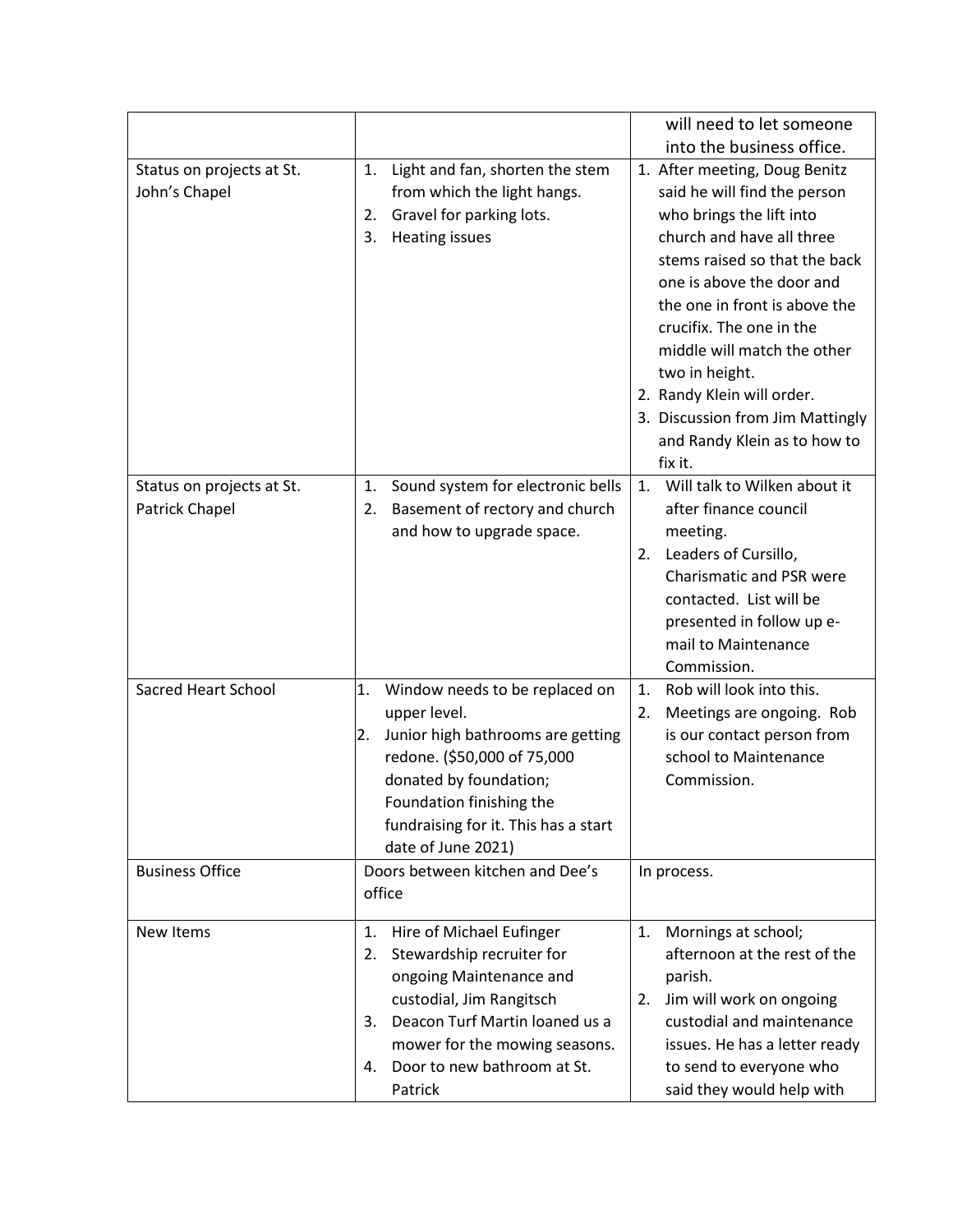|             | <b>Constellation Natural Gas</b><br>5. |           | outdoor work and cleaning.                         |
|-------------|----------------------------------------|-----------|----------------------------------------------------|
|             | Company February Invoice               |           | Starting by getting a mowing                       |
|             |                                        |           | crew (outdoors) and                                |
|             |                                        |           | bathroom cleaning (indoor)                         |
|             |                                        | 3.        | Several have agreed to find                        |
|             |                                        |           | us a mower. Jim R is taking                        |
|             |                                        |           | lead on finding us one so                          |
|             |                                        |           | that we don't have to keep                         |
|             |                                        |           | one on loan. When we have                          |
|             |                                        |           | the equipment on hand, it                          |
|             |                                        |           | will assist the volunteer                          |
|             |                                        |           | mowing team                                        |
|             |                                        | 4.        | Jim Mattingly will contact                         |
|             |                                        |           | Tracy from Septagon to                             |
|             |                                        |           | explain the issue: door stays                      |
|             |                                        |           | locked when a person leaves                        |
|             |                                        |           | the restroom and the door                          |
|             |                                        |           | closes whereby the door is                         |
|             |                                        |           | locked and no one is in                            |
|             |                                        |           | there.                                             |
|             |                                        | 5.        | Discussion about two                               |
|             |                                        |           | exorbitant Constellation bills                     |
|             |                                        |           | and how to move forward.                           |
|             |                                        |           | Fr Joe is keeping                                  |
|             |                                        |           | documentation on all the                           |
|             |                                        |           | activities and conversations                       |
|             |                                        |           | that have transpired.                              |
| Other Items | Fire Inspector Review                  | $\bullet$ | Cover wiring and breaker                           |
|             |                                        |           | that is exposed in SH choir                        |
|             |                                        |           | loft.                                              |
|             |                                        |           | Exit in Parish Center needs                        |
|             |                                        |           | work/replaced.                                     |
|             |                                        | $\bullet$ | Over exposed wire in PC                            |
|             |                                        |           | basement with zip ties<br>instead of wire ties. -  |
|             |                                        |           |                                                    |
|             |                                        |           | Michael fixed it.                                  |
|             |                                        | $\bullet$ | Copy of Nightwatch<br>inspection to Fire Inspector |
|             |                                        | $\bullet$ | Name of person who                                 |
|             |                                        |           | inspects AED to Fire                               |
|             |                                        |           | Inspector                                          |
|             |                                        | $\bullet$ | Remove books from                                  |
|             |                                        |           | staircase to choir loft at SP                      |